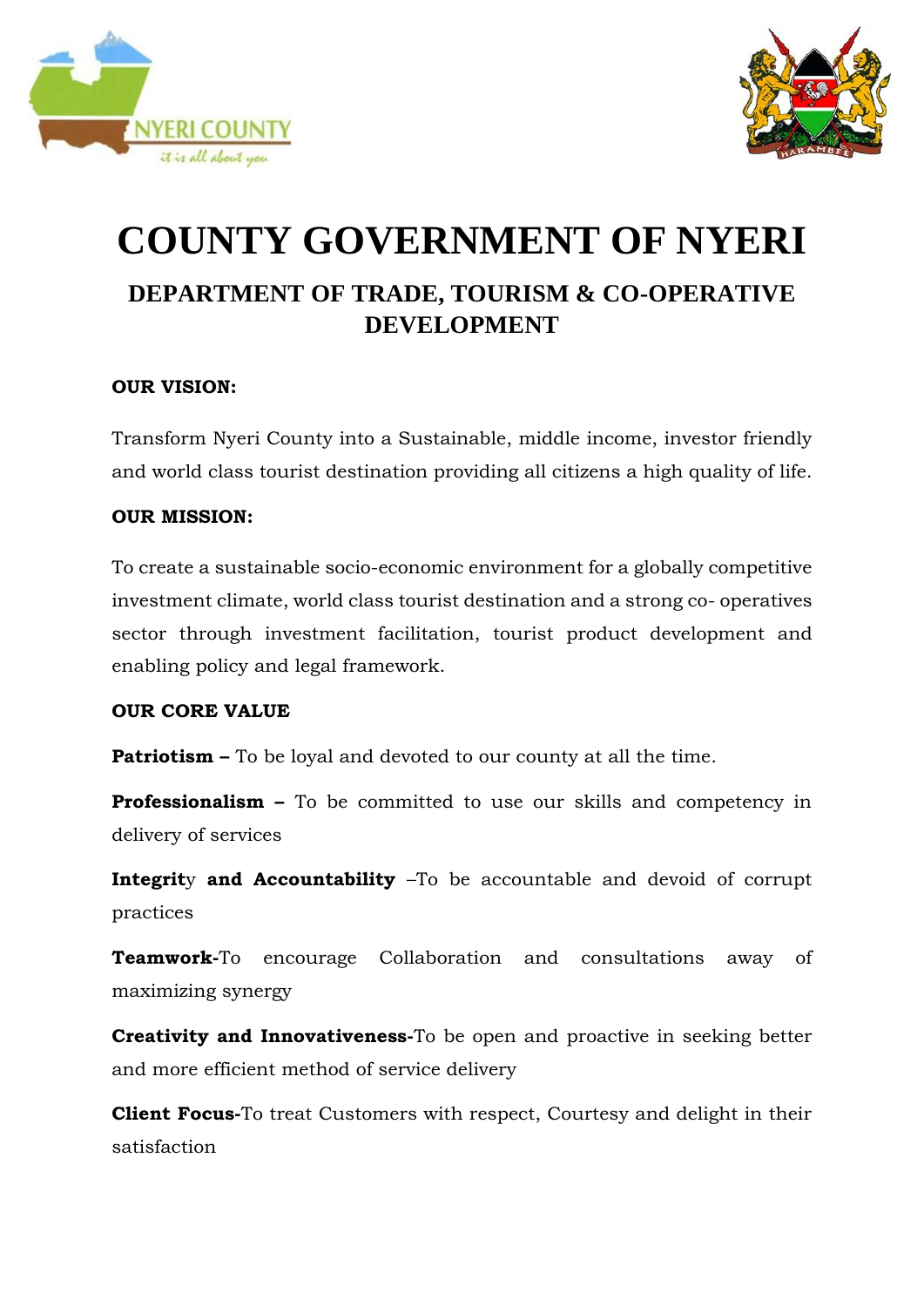# **Citizen Service Delivery Charter**

| S/No           | <b>SERVICES</b>                                                             | <b>REQUIREMENTS</b>                                                   | <b>CHARGES</b>             | <b>TIMELINE</b>                     |
|----------------|-----------------------------------------------------------------------------|-----------------------------------------------------------------------|----------------------------|-------------------------------------|
|                | <b>PROVIDED</b>                                                             | <b>FROM THE</b>                                                       |                            |                                     |
|                |                                                                             | <b>CLIENT/CUSTOMER</b>                                                |                            |                                     |
| $\mathbf{A}$   | <b>GENERAL OFFICE ADMINISTRATION</b>                                        |                                                                       |                            |                                     |
| 1              | <b>Attending to Visitors</b>                                                | <b>Visitors Book</b>                                                  | Free                       | 30 minute                           |
| $\overline{2}$ | <b>Respond to Visitors</b><br>Correspondence/complaints                     | <b>Appointment Book</b>                                               | Free                       | 7 days                              |
| 3              | Respond to telephone calls                                                  | Telephone register                                                    | Free                       | 5 seconds                           |
| $\overline{4}$ | Respond to written<br>request/enquiries to the<br>department                | Request letter                                                        | free                       | 7 days                              |
| 5              | Respond to telephone<br>request for information                             | Telephone register                                                    | free                       | 7 days                              |
| $\overline{7}$ | Communicate policy<br>Change                                                | policy                                                                | free                       | immediate                           |
| 8              | Processing Payments for<br>Goods and services<br>supplied to the department | Delivery of goods & service<br>(with supporting<br>documents)         | As per<br>contract         | 1 week from<br>delivery date        |
| $\bf{B}$       | <b>DIRECTORATE OF TRADE, INDUSTRY AND INVESTMENT</b>                        |                                                                       |                            |                                     |
| $\mathbf{1}$   | Issue loan application<br>form                                              | ID<br>collateral<br>exiting Business                                  | free                       | 10 minute                           |
| $\overline{2}$ | Process and issue loans                                                     | Approved application by<br>the board                                  | free                       | 3 months                            |
| 3              | Capacity Building of<br>entrepreneurs and loan<br>beneficiaries             | Avail yourself at the<br>venue                                        | Cost sharing               | Two weeks<br>after loan<br>approval |
| $\overline{4}$ | Develop market                                                              | Propose the markets in<br>public participation and<br>budget approval | Depends on<br>the contract | Within the<br>financial<br>year     |
| 6              | Complain made to the<br>department on<br>malpractice on fair trade          | Complain letter to the<br>department                                  | free                       | 7 days                              |
| 7              | Complete investigations<br>on complains raised on<br>no.6 above             | Give information on<br>complaints                                     | free                       | 30 days                             |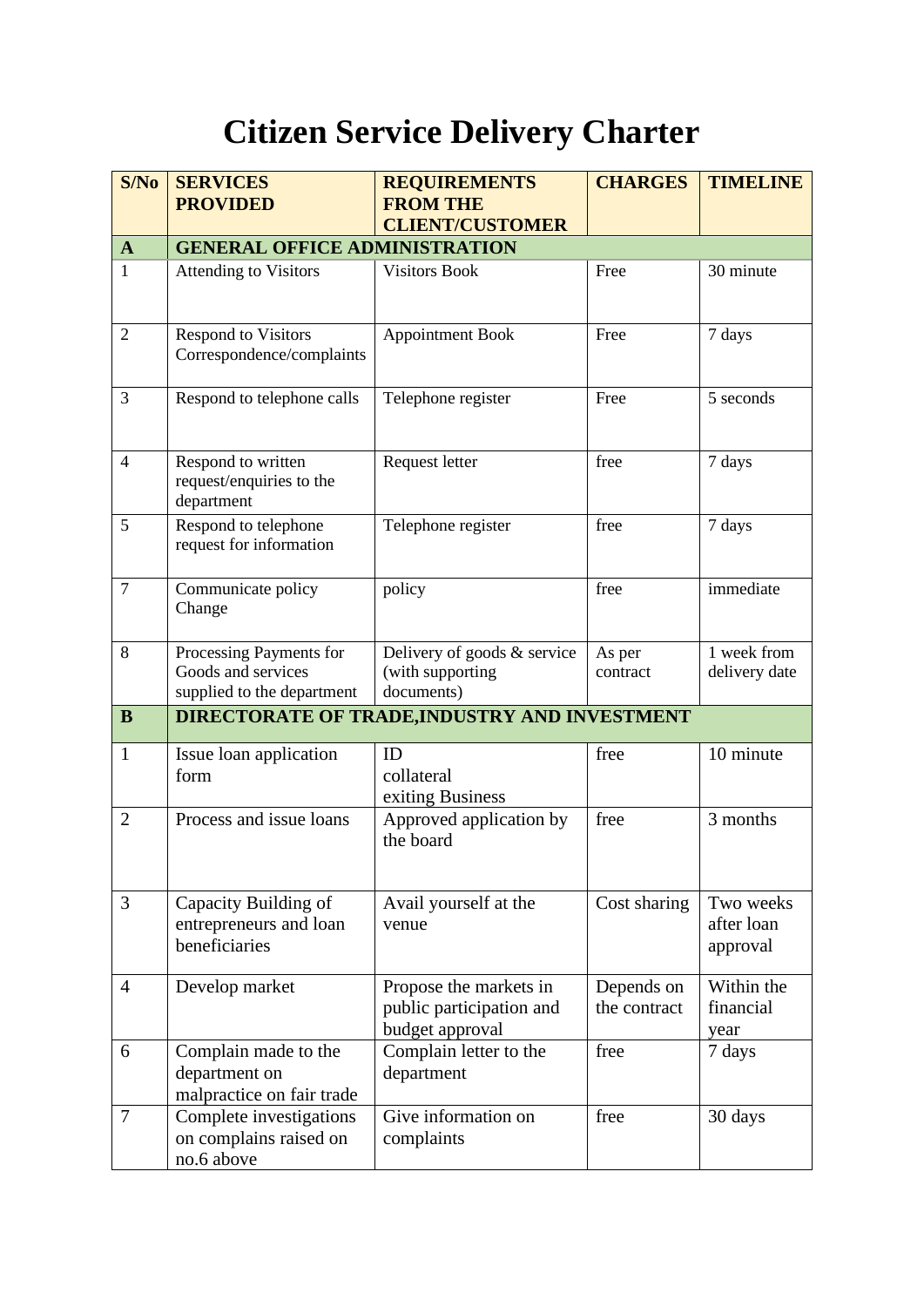| 8              | <b>Business Advisory and</b><br>counselling                                   | request for the service                                                                                                           | free                                  | 30 minutes |  |
|----------------|-------------------------------------------------------------------------------|-----------------------------------------------------------------------------------------------------------------------------------|---------------------------------------|------------|--|
| 9              | Trainings of traders                                                          | <b>Exiting Business</b><br>Request for training                                                                                   | free                                  | 14 days    |  |
| 10             | Verification of weighing<br>& measuring equipment<br>submitted to our offices | Present the equipment for<br>verification                                                                                         | Depends on<br>the types of<br>machine | 30 minutes |  |
| 11             | Verification of<br>weighbridge                                                | Request for verification                                                                                                          | Depends on<br>Capacity                | 1 day      |  |
| 12             | Calibration of fuel<br>dispensing pump per<br><b>Nozzle</b>                   | Request for verification                                                                                                          | 1,600                                 | 1 day      |  |
| 13             | Verification of traders<br>equipment submitted at<br>stamping station         | Present the equipment                                                                                                             | Depends on<br>the types of<br>machine | 30 minutes |  |
| 15             | <b>Inspection of Trade</b><br>premise                                         | Request for inspection                                                                                                            | free                                  | 1 day      |  |
| $\overline{C}$ | <b>DIRECTORATE OF COOPERATIVE DEVELOPMENT</b>                                 |                                                                                                                                   |                                       |            |  |
| 16             | Register of cooperative<br>society                                            | <b>Register Application form</b><br>10 or more people<br>Pre-cooperative training<br>Economic benefit<br>analysis<br>Constitution | 3700                                  | 1 month    |  |
| 17             | Complain made to the<br>department regarding<br>dispute between<br>members    | Complain to the<br>department                                                                                                     | free                                  | 7 days     |  |
| 18             | Complete<br>investigations (if any) on<br>complain above                      | Give detail information<br>on the complain                                                                                        | free                                  | 30 days    |  |
| 19             | Auditing of Sacco's<br>account                                                | Books of accounts and<br>any other relevant<br>document                                                                           | Range<br>25,000-<br>94,000            | 20 days    |  |
| 20             | Settlement of dispute                                                         | Complain to the<br>department<br>Resolutions/Minutes                                                                              | free                                  | 2 months   |  |
| 21             | Attend to AGM to<br>present Audited accounts                                  | Audited accounts                                                                                                                  | free                                  | $1$ day    |  |
| 22             | Audit inspection                                                              | Books of accounts                                                                                                                 | free                                  | 2 weeks    |  |
| 23             | KRA returns and tax<br>advisory services                                      | Request for the service                                                                                                           | free                                  | 2 hours    |  |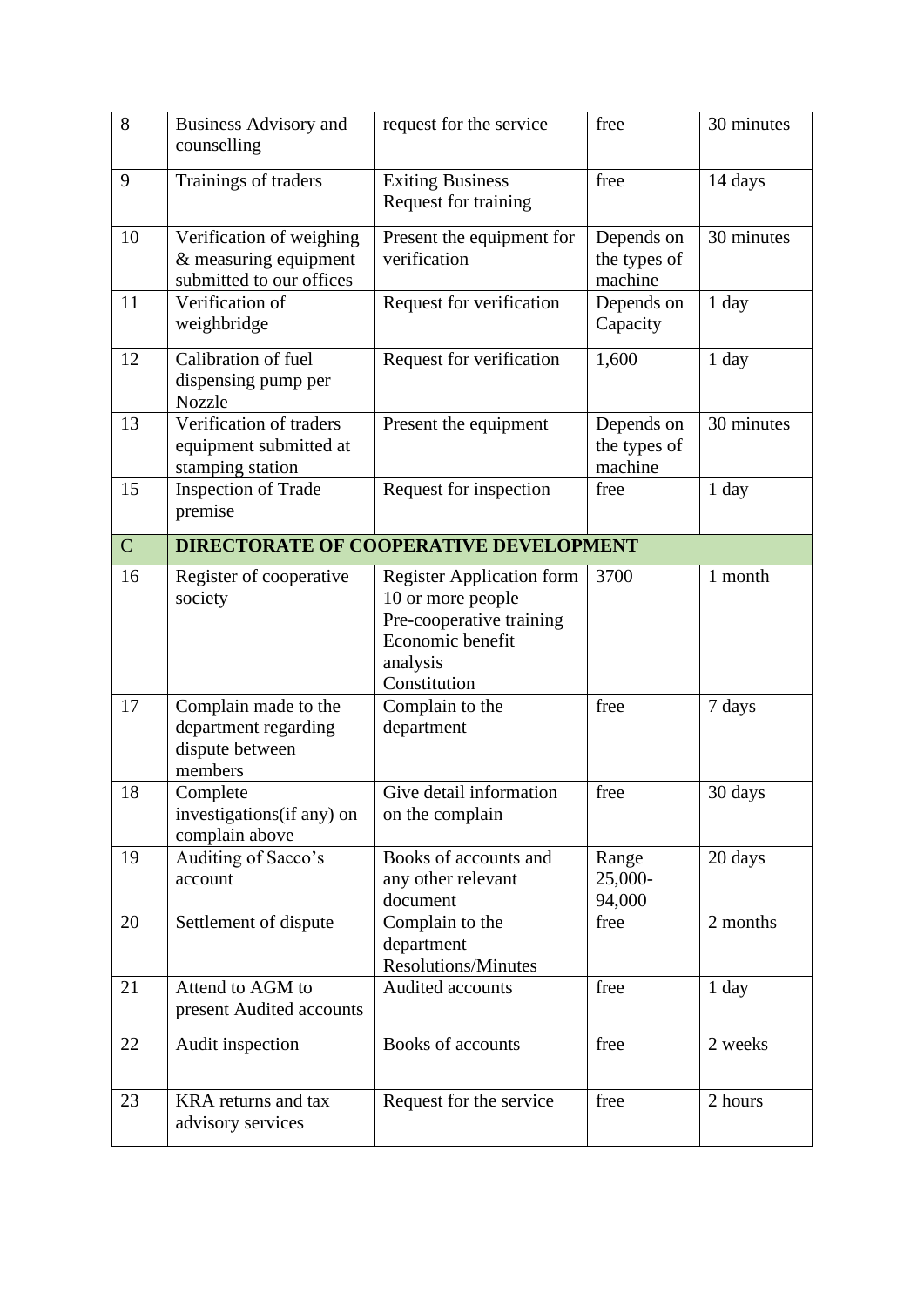| $\mathbf D$ | <b>DIRECTORATE OF TOURISM AND CULTURE</b>                                                                                  |                                                                                                                           |                                     |                              |
|-------------|----------------------------------------------------------------------------------------------------------------------------|---------------------------------------------------------------------------------------------------------------------------|-------------------------------------|------------------------------|
|             |                                                                                                                            |                                                                                                                           |                                     |                              |
| 1           | Attend to<br>general/specific enquires<br>on cultural promotion<br>and development<br>-Gucokia ciuria ciigie               | Request to the department<br>-Ihoya kuri ruhonge                                                                          | Free<br>-Gutiri<br>marihi           | 7 days<br>-Thiku<br>mugwanja |
|             | uthii wa nambere wa<br>unduire                                                                                             |                                                                                                                           |                                     |                              |
| 2           | Offer technical and<br>expert assistance for<br>cultural programmes.                                                       | Request to the department<br>-Ihoya kuri ruhonge                                                                          | Free<br>-Gutiri<br>marihi           | 14 days                      |
|             | -Kuheana uteithio<br>murumu wiigimainie na<br>tabaarira cia unduire                                                        |                                                                                                                           |                                     |                              |
| 3           | Register cultural groups<br>& individual cultural<br>practitioners                                                         | <b>Registration form</b><br>$\overline{\phantom{m}}$<br>Fomu ya wiyandikithia<br>Group constitution<br>Mawatho ma ngurubu | $520/-$ new<br>applicant<br>$220/-$ | 1 month                      |
|             | -Kwandikithia ikundi cia<br>unduire hamwe andu<br>kiumbe aria<br>ataaramu\mohigiriire<br>hari maundu ma unduire            | Resolution to register -<br>Wuiguithanio wa<br>wiyandikithia<br>List of members<br>Maritwa ma amemba                      | Renewal                             |                              |
| 4           | Conduct capacity<br>building for cultural<br>practitioners.<br>-Guthomithia na gukuria                                     | Request for training<br>-Ihoya guthomothio                                                                                | Free                                | 14 days                      |
|             | ikiro cia ataaramu a<br>maundu ma unduire                                                                                  |                                                                                                                           |                                     |                              |
| 5           | Marketing<br>of<br>county<br>tourism products<br>-Kwendia na kugathiriria                                                  | Request for the service<br>-Ihoya ria utungata                                                                            | Free                                | 1 month                      |
|             | iguuciririo cia ugendi                                                                                                     |                                                                                                                           |                                     |                              |
| 6           | Rendering<br>technical<br>support to County based<br>entities<br>engaged<br>in<br>activities<br>and<br>tourism<br>services | Request for the service<br>-Ihoya ria utungata                                                                            | Free                                | 7 days                       |
|             | -Kuheana utungata kuri<br>ciothe<br>iria<br>honge<br>ciigimainie na maundu<br>ma ugendi                                    |                                                                                                                           |                                     |                              |